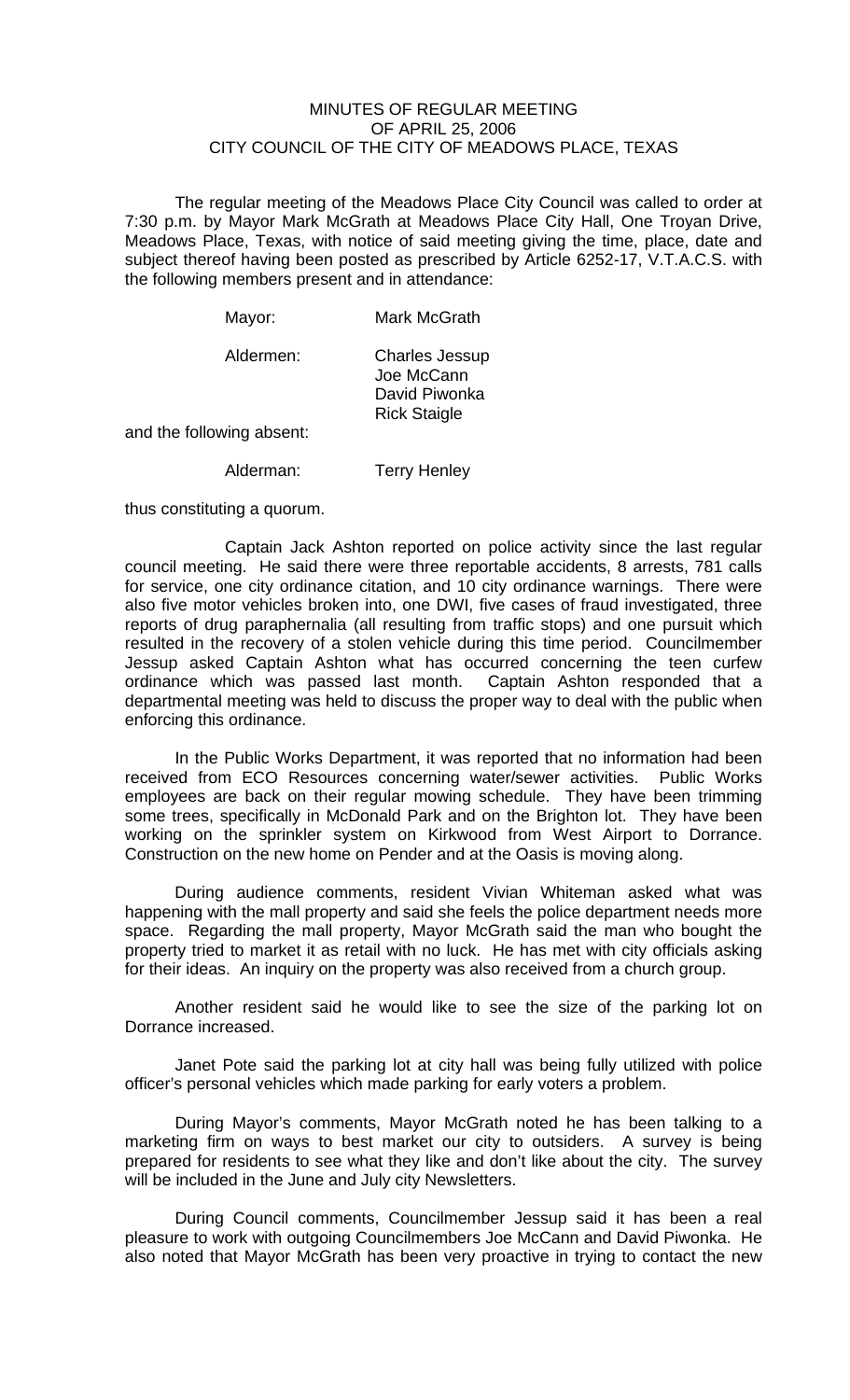owners of the mall property. And, he said the Mayor and Council are very excited about the survey which will be distributed to residents.

Councilmember McCann then made a motion to approve the minutes of the March 28, 2006, workshop and regular meetings and the April 11, 2006 workshop and special meetings. Councilmember Jessup seconded this motion which carried with unanimous approval.

Mayor McGrath then read the caption to the following resolution:

## **A RESOLUTION OF THE CITY COUNCIL OF THE CITY OF MEADOWS PLACE, TEXAS, DESCRIBING THE PURPOSE OF THE UPCOMING BOND ELECTION OF FORT BEND COUNTY AND ENCOURAGING ITS RESIDENTS TO VOTE IN SUCH ELECTION.**

Mayor McGrath noted that the county population was growing by leaps and bounds. The County hopes to pass bonds to build a new jail, a new Gus George police academy and other buildings along with some building renovations. On the same day, May 13<sup>th</sup>, the School Board will also be holding their election. Through this proposed resolution, Council will be encouraging all residents to vote on May  $13<sup>th</sup>$ . Councilmember Piwonka made a motion to adopt the resolution, numbered **2006-02**, as presented. The motion was seconded by Councilmember Staigle and was unanimously approved.

Mayor McGrath read the caption to the following ordinance:

**AN ORDINANCE AUTHORIZING THE MAYOR AND THE CITY SECRETARY OF THE CITY OF MEADOWS PLACE, TEXAS, TO ENTER INTO AN AGREEMENT WITH JAMAIL CONSTRUCTION, TO WORK IN CONJUNCTION WITH ASTRO FENCE COMPANY TO COORDINATE THE TURNKEY INSTALLATION OF THE FENCING AROUND THE FOUR (4) TENNIS COURTS IN THE CITY OF MEADOWS PLACE.** 

 Last month council awarded a contract for lights for the tennis courts. This contract is for new fencing (using the same, existing fence poles) at the tennis courts. The total of both of these contracts is \$106,000 with \$50,000 coming from grant funds. Councilmember Jessup made a motion, seconded by Councilmember McCann to adopt the ordinance, numbered **2006-10**, as presented. The motion carried unanimously.

Mayor McGrath then read the caption to the following ordinance:

**AN ORDINANCE GRANTING TO CENTERPOINT ENERGY HOUSTON ELECTRIC, LLC THE RIGHT, PRIVILEGE AND FRANCHISE TO USE THE PUBLIC RIGHTS-OF-WAY AND TO USE, LICENSE, OR EXPLOIT THE COMPANY'S FACILITIES WITHIN THE PUBLIC RIGHTS-OF-WAY TO CONDUCT AN ELECTRIC DELIVERY BUSINESS IN THE CITY AND FOR SUCH OTHER BUSINESS PURPOSES AS THE COMPANY MAY DESIRE FROM TIME TO TIME, SPECIFICALLY INCLUDING, BUT NOT LIMITED TO, THE GRANTING OF ACCESS TO THOSE FACILITIES FOR THE DELIVERY OF BROADBAND OVER POWER LINES OR SIMILAR SERVICE WITHIN THE CITY OF MEADOWS PLACE, TEXAS.** 

Our current franchise agreement with CenterPoint expires in 2035. They have offered a new franchise agreement to surrounding cities which will expire in 2046 and have asked to extend ours to the same year. Councilmember McCann made a motion to